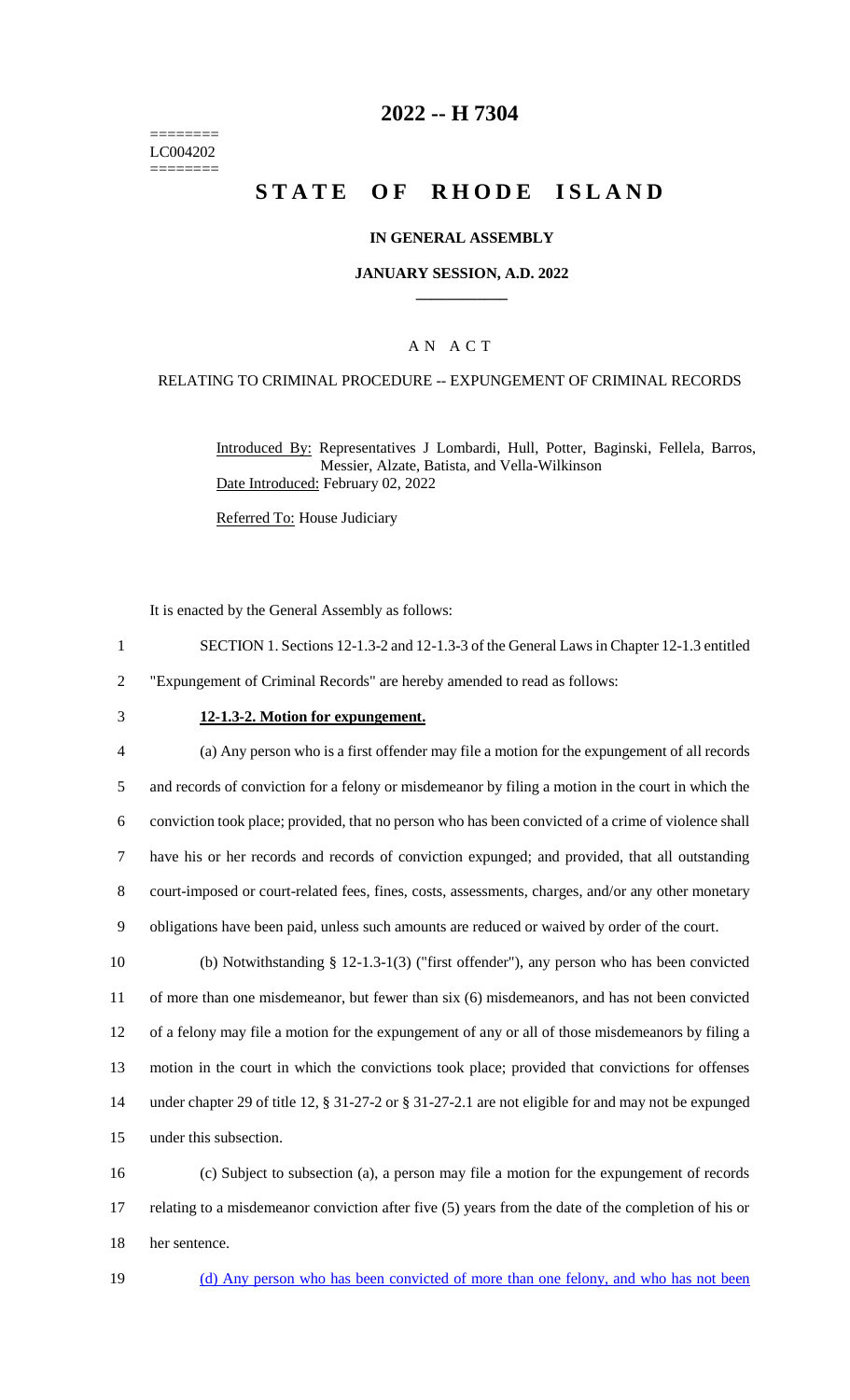convicted of a felony which is considered a crime of violence, may file a motion for the expungement of any or all of those felonies in the court in which the convictions took place; provided that multiple convictions for offenses under chapter 29 of title 12 are not eligible for and may not be expunged.  $\frac{d}{e}$  Subject to subsection (a), a person may file a motion for the expungement of records relating to a felony conviction after ten (10) years from the date of the completion of his or her sentence. 8 (e)(f) Subject to § 12-19-19(c), and without regard to subsections (a) through (c) of this section, a person may file a motion for the expungement of records relating to a deferred sentence upon its completion, after which the court will hold a hearing on the motion.  $(f)(g)$  Subject to subsection (b) of this section, a person may file a motion for the expungement of records relating to misdemeanor convictions after ten (10) years from the date of the completion of their last sentence. 14 (g)(h) Notwithstanding the provisions of subsections (a) through (f) of this section, a person may file a motion for the expungement of records related to an offense that has been decriminalized subsequent to the date of their conviction, after which the court will hold a hearing on the motion in the court in which the original conviction took place. (i) Subject to subsection (d) of this section, a person may file a motion for the expungement 19 of records relating to felony convictions after ten (10) years from the date of the completion of their 20 last sentence. **12-1.3-3. Motion for expungement -- Notice -- Hearing -- Criteria for granting.** (a) Any person filing a motion for expungement of the records of his or her conviction pursuant to § 12-1.3-2 shall give notice of the hearing date set by the court to the department of the attorney general and the police department that originally brought the charge against the person at 25 least ten (10) days prior to that date. (b) The court, after the hearing at which all relevant testimony and information shall be considered, may, in its discretion, order the expungement of the records of conviction of the person filing the motion if it finds: (1)(i) That in the five (5) years preceding the filing of the motion, if the conviction was for a misdemeanor, or in the ten (10) years preceding the filing of the motion, if the conviction was for a felony, the petitioner has not been convicted nor arrested for any felony or misdemeanor; there are no criminal proceedings pending against the person; that the person does not owe any outstanding court-imposed or court-related fees, fines, costs, assessments, or charges, unless such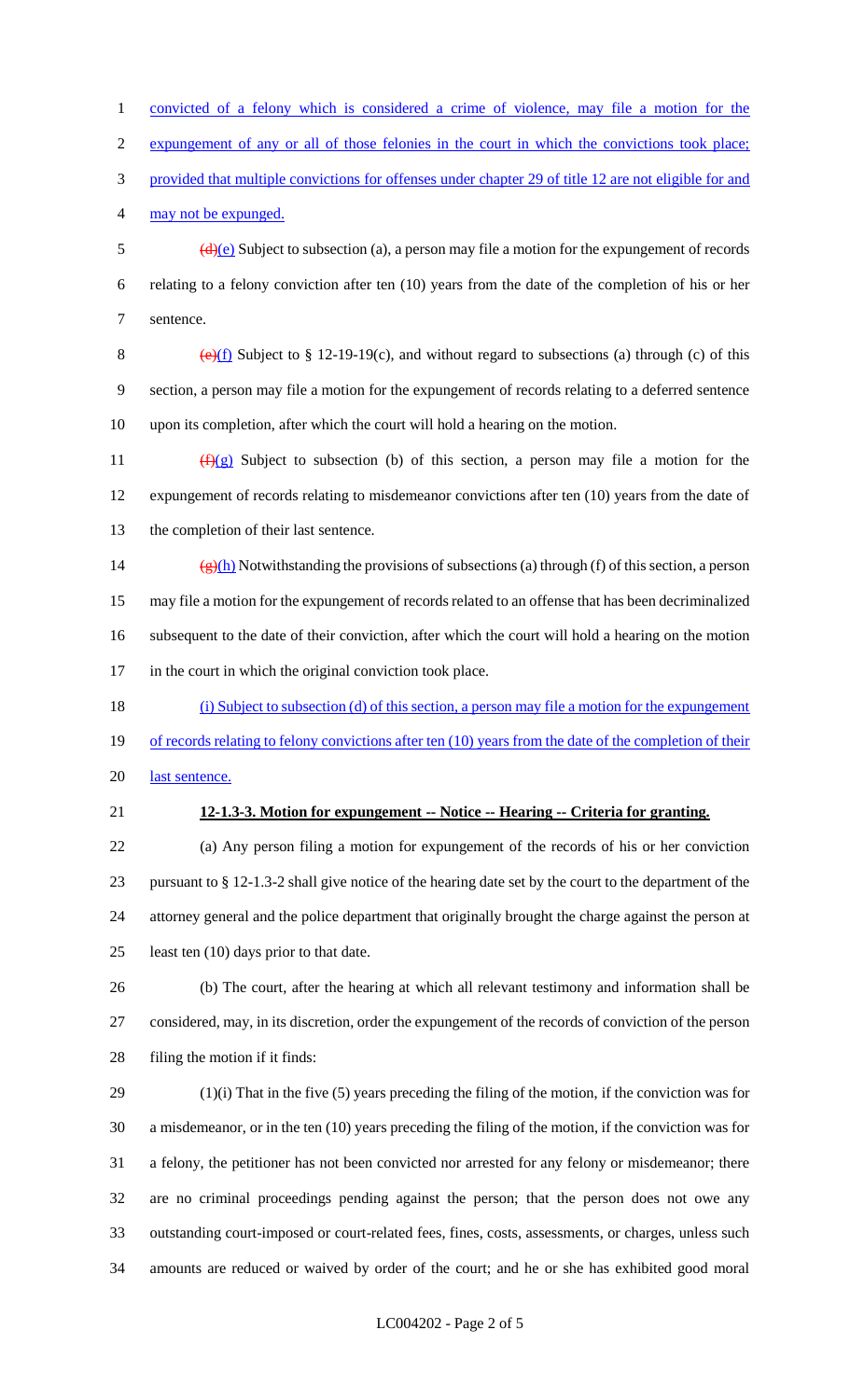character;

 (ii) That after a hearing held under the provisions of § 12-19-19(c), the court finds that the person has complied with all of the terms and conditions of the deferral agreement including, but not limited to, the payment in full of any court-ordered fines, fees, costs, assessments, and restitution to victims of crimes; there are no criminal proceedings pending against the person; and he or she has established good moral character. Provided, that no person who has been convicted of a crime of violence shall have their records relating to a deferred sentence expunged; or

 (iii) Subject only to §§ 12-1.3-2(b) and (f), that in the ten (10) years preceding the filing of the motion, if the convictions were for multiple misdemeanors, the petitioner has not been convicted nor arrested for any felony or misdemeanor; there are no criminal proceedings pending against the person; and they have exhibited good moral character; and, provided that convictions for offenses under chapter 29 of title 12, § 31-27-2 or § 31-27-2.1 are not eligible and may not be 13 expunged under this subsection; or

(iv) That in the ten (10) years preceding the filing of the motion, if the convictions were

for multiple felonies, the petitioner has not been convicted nor arrested for any felony or

16 misdemeanor, there are no criminal proceedings pending against the person, and they have

17 exhibited good moral character.

 (2) That the petitioner's rehabilitation has been attained to the court's satisfaction and the expungement of the records of his or her conviction is consistent with the public interest.

 (c) If the court grants the motion, it shall order all records and records of conviction relating to the conviction expunged and all index and other references to it removed from public inspection. A copy of the order of the court shall be sent to any law enforcement agency and other agency known by either the petitioner, the department of the attorney general, or the court to have possession of the records. Compliance with the order shall be according to the terms specified by the court.

 (d) The defendant shall be advised at the hearing that any and all bail money relating to a case that remains on deposit and is not claimed at the time of expungement shall be escheated to the state's general treasury in accordance with chapter 12 of title 8.

 (e) In cases of expungement sought pursuant to § 12-1.3-2(g), the court shall, after a hearing at which it finds that all conditions of the original criminal sentence have been completed, and any and all fines, fees, and costs related to the conviction have been paid in full, order the expungement without cost to the petitioner. At the hearing, the court may require the petitioner to demonstrate that the prior criminal conviction would qualify as a decriminalized offense under current law. The demonstration may include, but is not limited to, an affidavit signed by the petitioner attesting to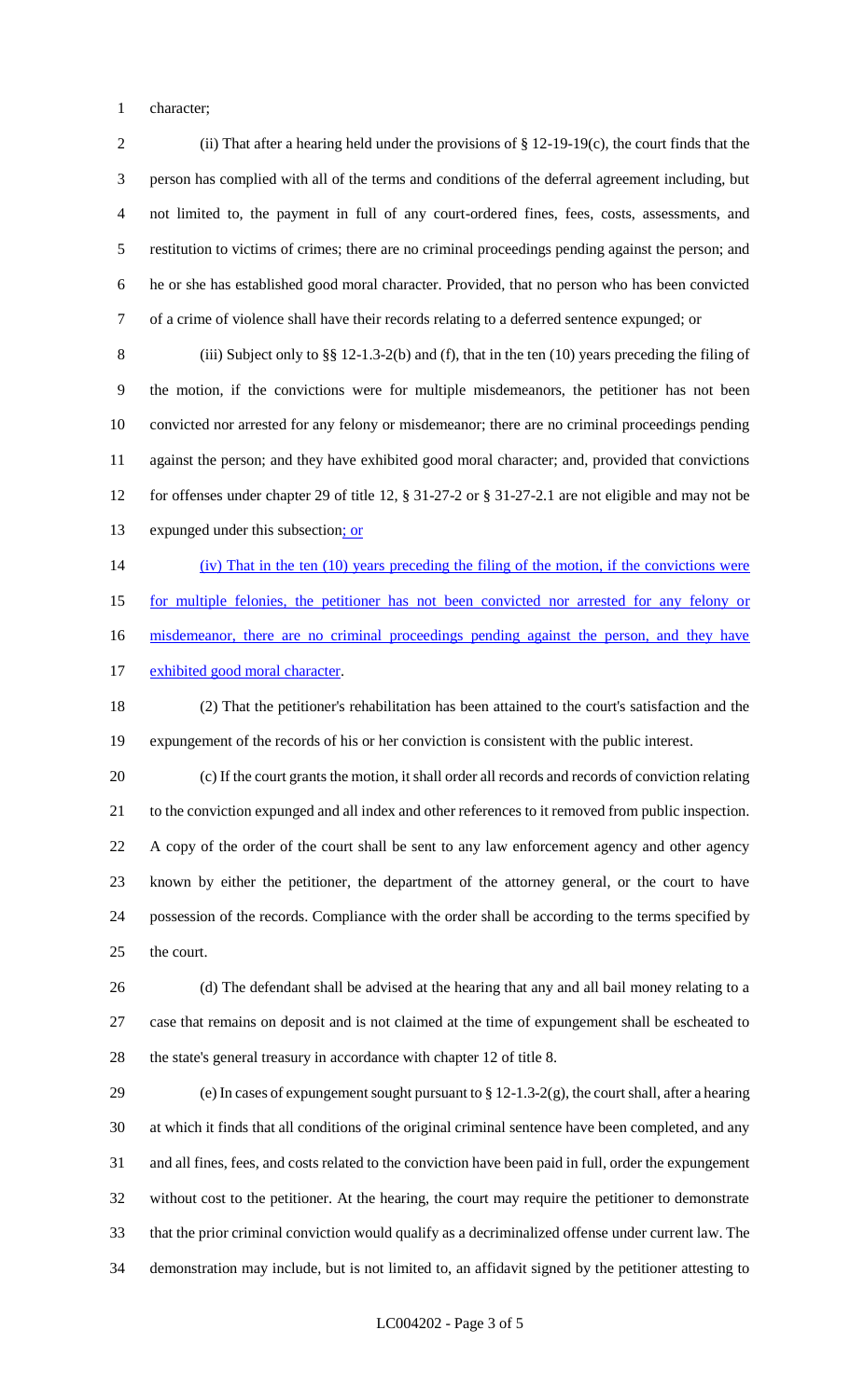- 1 the fact that the prior conviction qualifies as a decriminalized offense under current Rhode Island
- 2 law.
- 3 SECTION 2. This act shall take effect upon passage.

#### ======== LC004202 ========